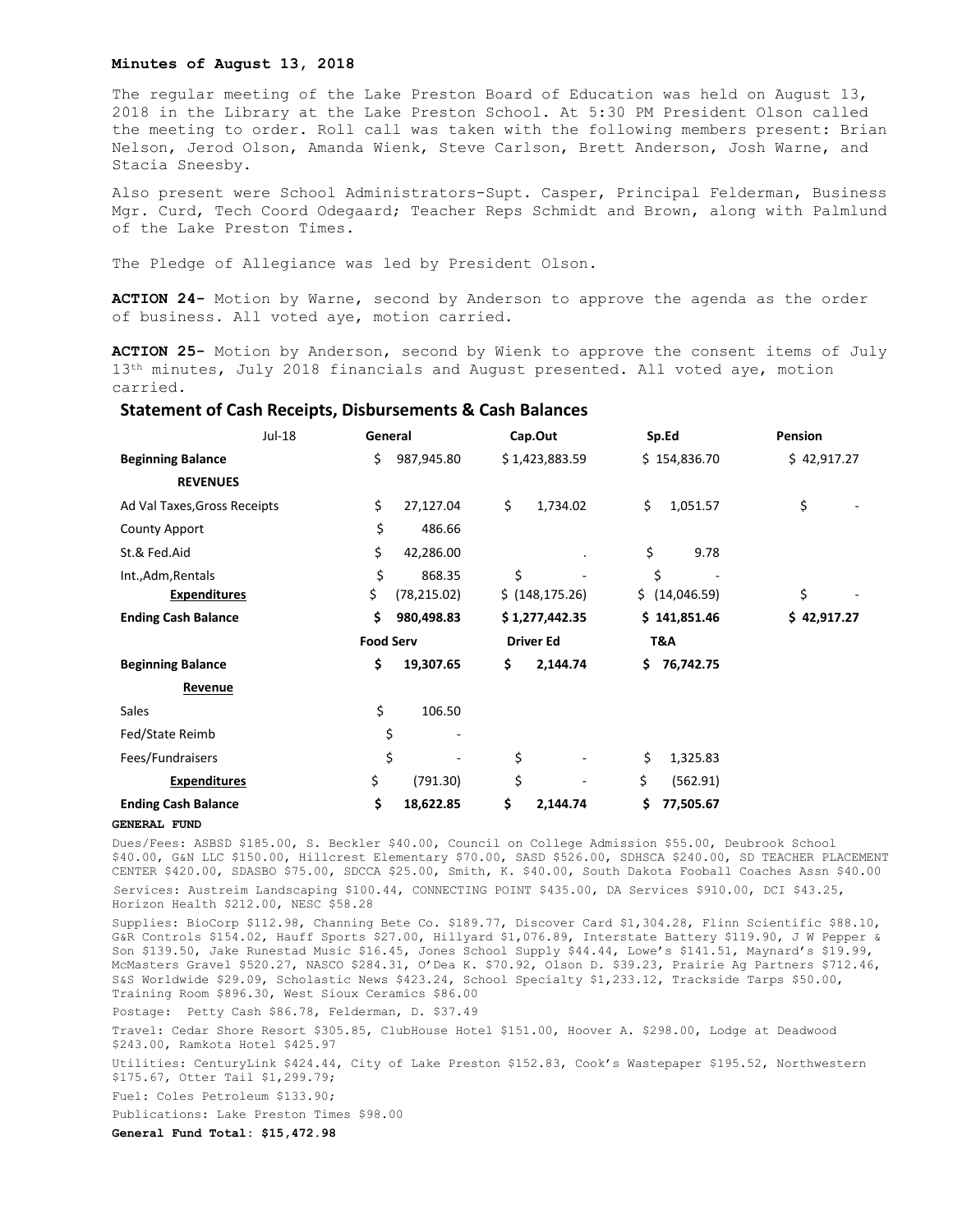#### **CAPITAL OUTLAY FUND**

Improvements: ALDERCREEK PLUMBING \$1,196.46, Aron's Electric \$2,450.59, Bode Construction \$5,515.32, Perry Electric \$15,170.17 Equipment: Connecting Point \$255.00, Daktronics \$1,886.50, Dynatronics \$2,580.00, Marco Technologies \$367.40, Med Mart \$5,799.00, NASCO \$155.38, Push Pedal Pull \$4,427.00, School Specialty \$366.32, Varsity Spirit Fashions \$146.21, Mark's Plumbing Part \$40.86 Library Books: Discover \$30.25 Curriculum: HOUGHTON MIFFLIN \$2,232.72 **Capital Outlay Fund Total: \$42,619.18**

## **SPECIAL EDUCATION FUND**

Tuition: Children's Home Society of Sioux Falls \$2,528.81, HAS \$1,983.38, Residential: Dept. of Human Services \$10,586.10, Assessment: NESC \$5,712.50; Mileage: Unruh M. \$651.00 **Special Education Fund Total: \$21,461.79**

## **FOOD SERVICE FUND**

Softner Rental:Culligan \$30.00; Supplies: Discover \$72.01 **Food Service Fund Total: \$102.01**

**Checking Account Total: \$79,655.96July Payroll:** General \$93,594.62, Benefits \$33,529.11; Special Education: \$10,195.20 Benefits: \$3,322.39; Food Service: \$4,017.49, Benefits \$1,426.25; Total July Payroll: \$146,085.06

Second reading of the Board Policy Handbook, MS/HS Student Handbook, Elementary Student Handbook, Kids First Handbook, and the Staff Handbook was completed. **ACTION 26-** Motion by Warne, second by Nelson to approve the above handbooks as presented. All voted aye, motion carried.

Tech Coord. Odegaard presented the board the Staff, K-5, 6-12 Acceptable Use Policies; ERate Document, Retention Policy, and Internet Safety-CIPA policy. **ACTION 27-** Motion by Anderson, second by Wienk to approve proposed policies. All voted aye, motion carried.

**ACTION 28-** Motion by Wienk, second by Carlson to approve the open enrollment of families  $#3, #4, \& #5.$ 

**ACTION 29-** Motion by Anderson, second by Warne to surplus two battery back-ups, an all-in-one printer, physical server, and various school dictionaries for disposal. All voted aye, motion carried.

Discussion was held on the ASBSD/SASD conference that some attended.

There was a reminder of the meet and greet with the board to be held on August 20, 2018. Business Manager Curd added that an agenda would be posted and newspaper notified to keep in compliance with open meeting laws.

The 2018-19 General Fund Budget was reviewed in depth with four scenarios outlined.

Pres. Olson reported on the NESC meeting he attended, noting that elections were held. Tech Coordinator Odegaard reviewed the quarterly tech report that she had distributed. Business Manager Curd updated the board on some upcoming events that she would be attending. AD/Principal Felderman reported that decals on gym walls and doors would be installed soon. Supt. Casper reviewed positions left to fill, and some staff that will be filling some of the openings. He also received a thank you from the Cancer Walk Committee, and a thank you from a staff member for all of the ADA compliant updates made to the school this summer including the gym door, the bleachers, and the chair lift.

There was allotted time for public comments, with none being heard.

**ACTION 30-** Pursuant to SDCL 1-25-2-1, at 7:11 PM motion by Nelson, second by Anderson to enter into executive session for the purpose of discussing personnel. All voted aye, motion carried.

President Olson declared out of executive session at 7:46 PM.

**ACTION 31-** Motion by Warne, second by Wienk to terminate the at-will contract of Brad Moe, effective immediately. All voted aye, motion carried.